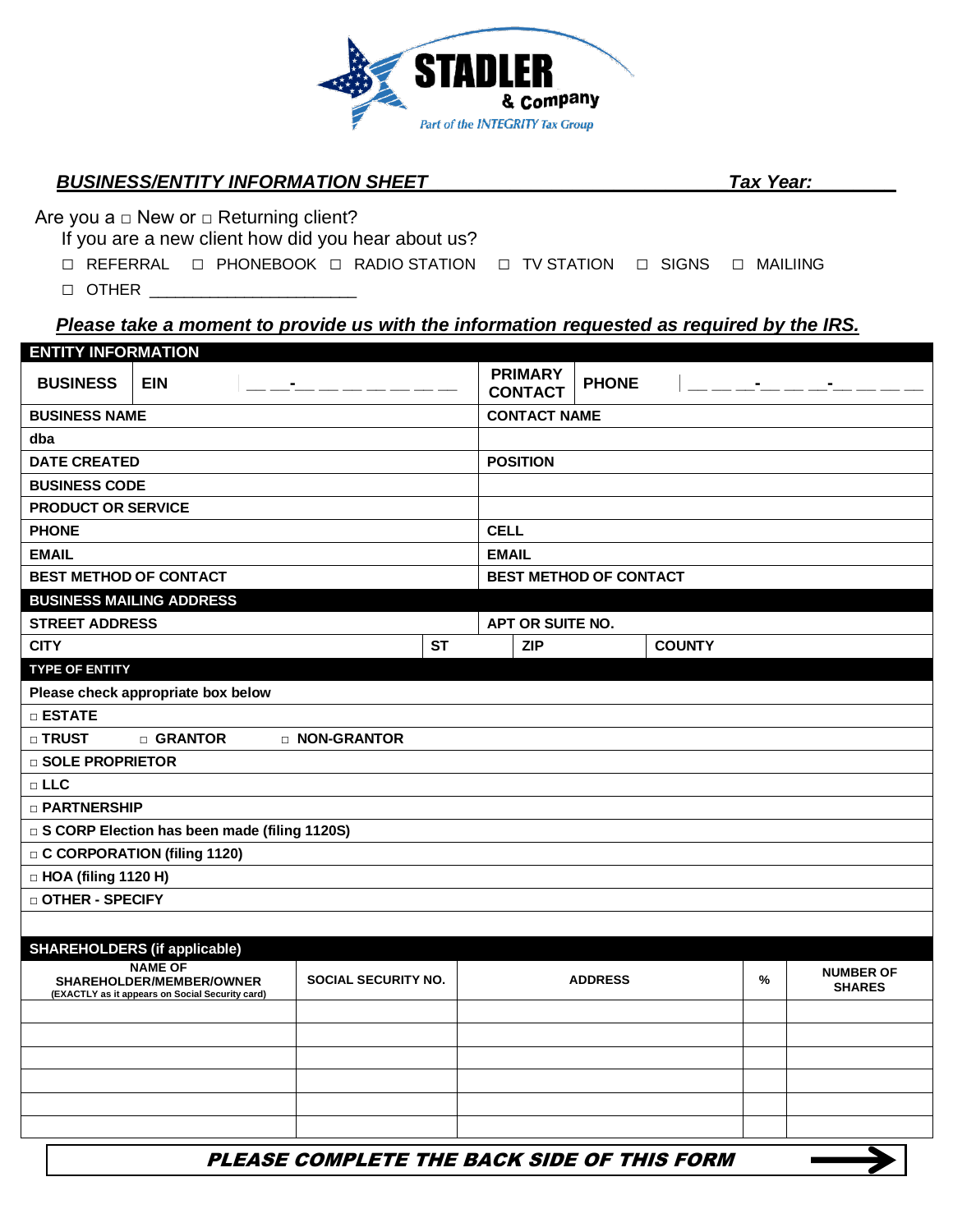# **AUTHORIZATION STATEMENT**

I certify that all the above information is true and correct and should be used in completing my entity tax return. Also, I state that I am qualified to file this return using the filing status selected above as an owner/officer/agent of the entity. I state that I am qualified to sign this return as the owner/officer/agent of the entity. I further understand that any false statement by me and/or my company representative is considered fraud and is punishable under the laws of the United States Government. I give informed consent to transparency should any matter of conflict of interest develop. I understand that without a court subpoena Stadler & Company will not disclose to any other parties any of the information contained on my tax return. Disclosure is necessary for e-file processing, collections, or pickup at any Stadler & Company location.

#### **AUTHORIZED SIGNATURE\_\_\_\_\_\_\_\_\_ DATE**

**NEW CLIENT**: I am attesting that I was asked by Stadler & Company to furnish a prior year return to assist in the preparation of my current year taxes. By signing, I agree that I **did not** provide a prior year return.

Authorized Signature Date

 $\overline{\phantom{a}}$  , and the contract of the contract of the contract of the contract of the contract of the contract of the contract of the contract of the contract of the contract of the contract of the contract of the contrac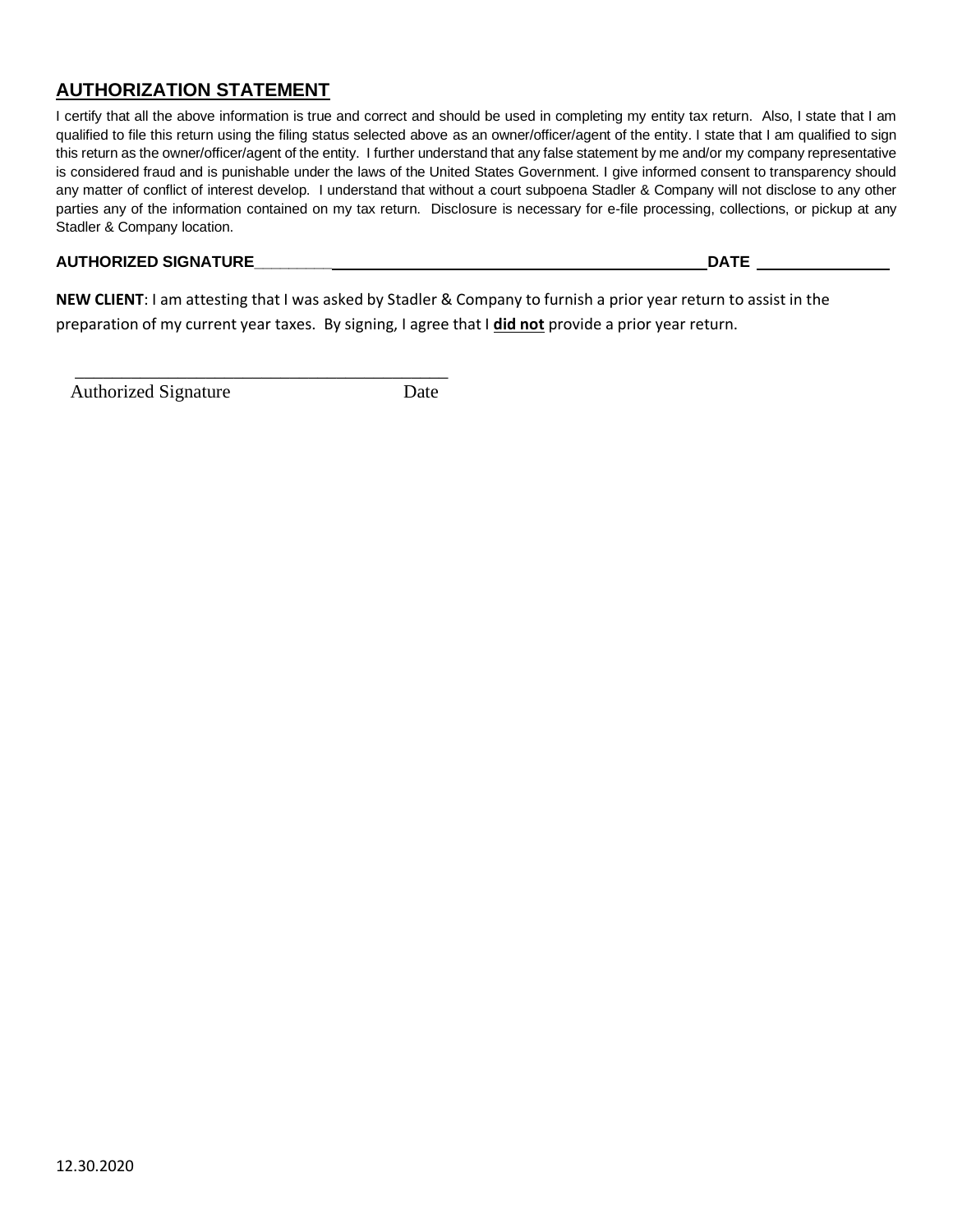

# **Agreement for Tax Services**

Stadler & Company and Taxpayer agree to the following:

- 1. Thank you, the same of the same of the same of the same of the same of the same of the same of the same of the same of the same of the same of the same of the same of the same of the same of the same of the same of the for choosing the professionals of Stadler & Company to prepare and file your tax return, for tax year vear all your tax in doing so, you are telling us that you have received all your tax information (W-2s, 1099s, K-1s, etc.) and that your tax return is ready to be filed. If you receive additional information after we file your return, this document is your official notification that should you request our services in filing the required amended return; we will be charging you an additional minimum \$75.00 fee for services rendered. All returns eligible for electronic filing will be filed electronically.
- 2. Stadler & Company's fees are not based upon your income or your tax refund. Fees are based on a per-form charge with a minimum per-form charge. Taxpayer agrees to pay for the services performed before the release of the completed returns. No tax return will be released without payment in full. Stadler & Company accepts cash, checks, VISA, MasterCard, Discover, and American Express. Any check returned for any reason by your bank is subject to a charge of \$30.00.
- 3. Please note that we cannot fax/send/share any tax documentation without having specific prior written consent on file in this office. This written consent must be given in person in our office.
- 4. Stadler & Company stands by its work. If we make an error, we will correct the error at no additional charge. If our error results in a penalty, we will request Penalty Abatement from the IRS. If abatement is denied, we will pay the penalty and interest at the time of discovering the error. If there is a history of non-compliance within the last 3 years and the IRS declines abatement, Stadler & Company also reserves the right to decline reimbursement for related penalty and interest. By law, as the taxpayer, you will be responsible for all tax.
- 5. You are required to request and verify that an extension has been filed if one is needed.
- 6. Tax returns are subject to review by taxing authorities. Should an examination of Taxpayer's return occurs, Stadler & Company would be available to represent you or consult with you under a separate service agreement.
- **7. By signing this document, you agree that you understand and accept these provisions.**

If you have any questions, please call us. We appreciate the opportunity to serve you.